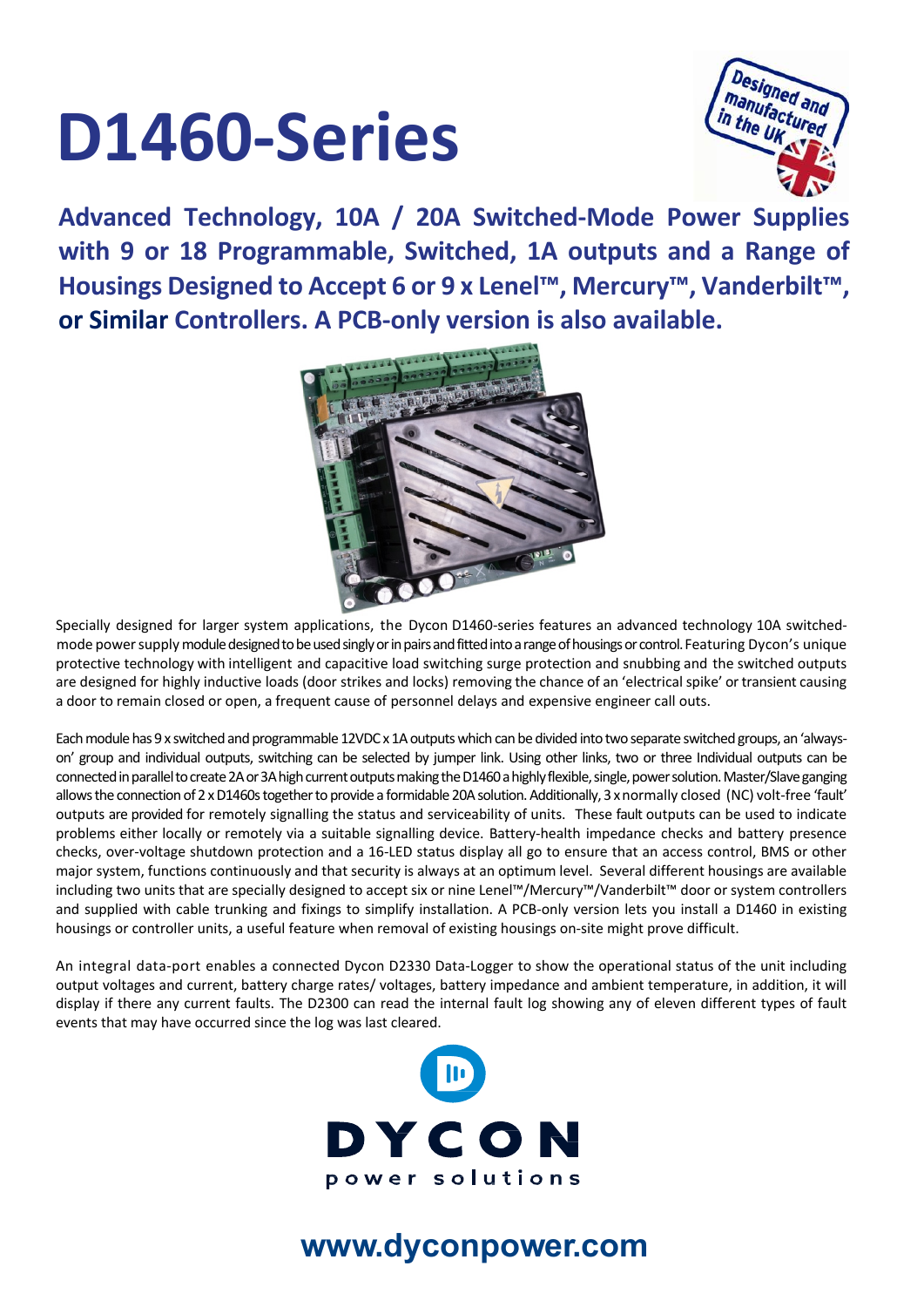## **D1460-Range Major System Power Solutions**

#### **Housing options**

#### **D1460-C**

#### **Single 10A module applications with space for a single 7Ah or 17Ah battery**

- Dycon 'C-box' is 345 (h) x 430 (w) x 90mm (d).
- There is limited additional space available to fit just a single controller or other 3<sup>rd</sup> Party module.

#### **D1460-E**

#### **Single 10A module + several controllers or other 3rd Party devices and/or a second 7Ah or 17Ah battery**

- Dycon 'E-box' is 500 (h)  $x$  400 (w)  $x$  90mm (d).
- Sufficient space to enable a variety of different control or other function modules.
- Space for 2 x 7Ah or 17 Ah standby batteries.

#### **D1460-G6**

#### **Single 10A module + space for 6 Mercury™, Lenel™ or Vanderbilt™ controllers + batteries**

- $687(h) \times 456(w) \times 116mm$  (d).
- Space and fixings for 6 x Lenel™, Mercury™ or Vanderbilt™ or similar door controllers.
- Suitable feather cable-trunking supplied and fitted.
- Additional space for suitable standby batteries.

#### **D1462-G9**

#### **2 x 10A modules + 9 Mercury™, Lenel™ or Vanderbilt™ controllers + batteries**

- $687(h) \times 456 (w) \times 116 \text{mm}$  (d).
- Space and fixings for 9 x Lenel™, Mercury™ or Vanderbilt™ or similar door controllers.
- Suitable feather cable-trunking supplied and fitted.
- PSU module-to-PSU module interconnection cable supplied and fitted.
- Additional space for standby batteries.

#### **Common features/options for D1462 'G-Boxes'**

- Hinged, solid steel door with Key-Lock security.
- Standard finish is spray painted gloss white and heat-treated to provide a durable finish, wipe-clean surface.
- Standard colour is white but black can be ordered at extra cost and subject to a minimum quantity order.
- Custom paint colours can be accommodated if that colour is available in the type of paint used by our manufacturing process, and is subject to a minimum order quantity of 50 units.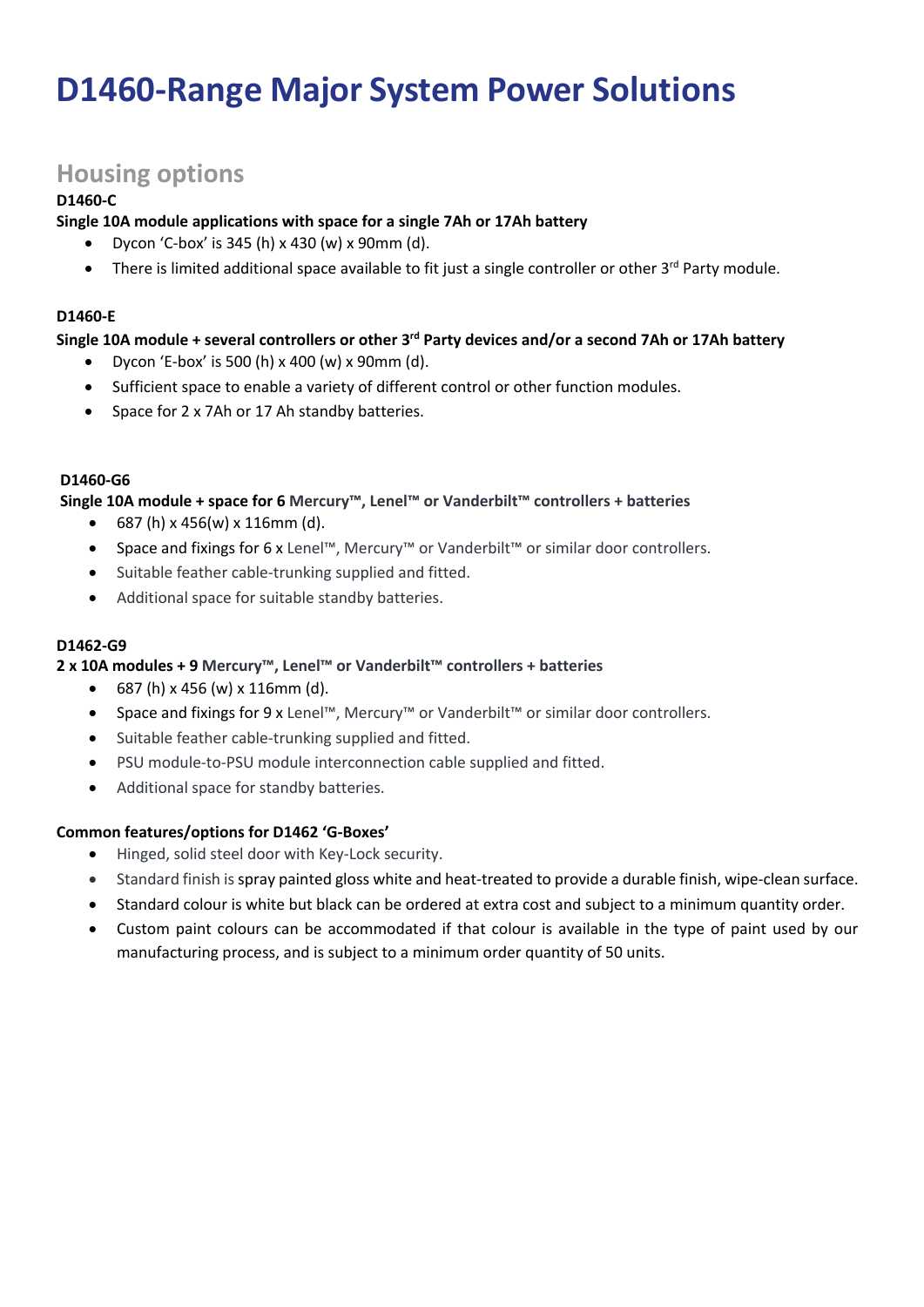# **A typical D1460-G9 system during installation**

*(Note the neat cabling achieved by using the trunking supplied!)*



*Dycon D1462-G9 unit fitted 2 x 10A modules installed and connected; 3 x Vanderbilt™ Reader Interfaces installed and connected; 1 x Vanderbilt™ system controller installed and connected; 1 x 7Ah battery installed and connected with a second still to be fitted. Door tamper switch installed and connected.*

| Part No. | <b>Power Outputs</b>                      | <b>Housing</b><br><b>Type</b> | <b>Housing Size</b><br>$(h \times w \times d)$ | <b>Total Battery Size to fully recharge</b><br>within 24 hrs |
|----------|-------------------------------------------|-------------------------------|------------------------------------------------|--------------------------------------------------------------|
| D1460-C  | $9 \times 1$ A + 1A battery charging      | C-Box                         | 345 x 430 x 90mm                               | 24Ah                                                         |
| D1460-E  | $9 \times 1$ A + 1A battery charging      | E-Box                         | 500 x 405 x 90mm                               | 24Ah                                                         |
| D1460-G  | $9 \times 1$ A + 1A battery charging      | G-Box                         | 687 x 456 x 116mm                              | 24Ah                                                         |
| D1462-E  | $18 \times 1$ A + 2 x 1A battery charging | E-Box                         | 500 x 405 x 90mm                               | $2 \times 24$ Ah                                             |
| D1462-G  | $18 \times 1$ A + 2 x 1A battery charging | G-Box                         | 687 x 456 x 116mm                              | $2 \times 24$ Ah                                             |
| D1460-P  | $9 \times 1$ A + 1A battery charging      | PCB-only                      | PCB footprint size<br>170mm x 157mm x 66mm     | 24Ah                                                         |